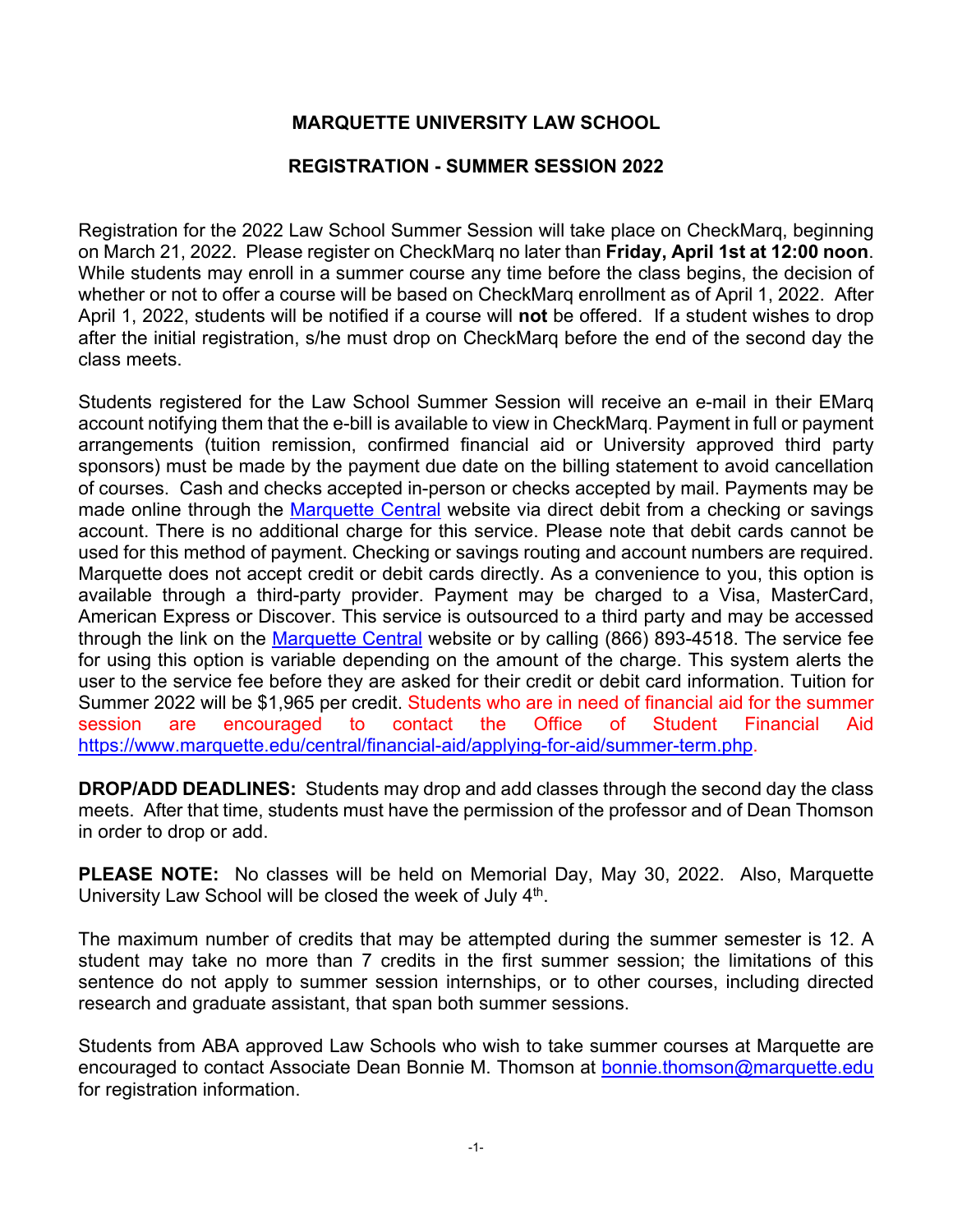### **MARQUETTE UNIVERSITY LAW SCHOOL SCHEDULE OF CLASSES SUMMER SESSION 2022**

| CRS#     | <b>COURSE</b>                                                                  | <b>PROFESSOR CR</b> |   | <b>DAYS</b>  | <b>TIME</b>       | <b>ROOM</b> |
|----------|--------------------------------------------------------------------------------|---------------------|---|--------------|-------------------|-------------|
|          | Session 1 – May 23 through July 1 (Five Weeks)                                 |                     |   |              |                   |             |
| 7140 101 | <b>Criminal Process</b>                                                        | Hammer              | 3 | <b>MTWTH</b> | $11:30 - 1:25$ pm |             |
| 7955 101 | ALR in Sports Law                                                              | Anderson            | 2 | <b>TTH</b>   | $11:30 - 1:50$ pm |             |
| 7950 101 | ALR: Wisconsin                                                                 | Smith               | 1 | W            | $11:30 - 1:50$ pm |             |
| 7722 101 | W: Contract Drafting                                                           | Carpenter           | 2 | TTH          | $2:30 - 4:50$ pm  |             |
| 7139 701 | <b>Creditor Debtor Law</b>                                                     | Anzivino            | 3 | MTWTH        | $5:30 - 7:25$ pm  |             |
| 7266 701 | Law Governing Lawyers                                                          | Rofes               | 3 | <b>MTWTH</b> | $5:30 - 7:25$ pm  |             |
|          | Session 2 – July 11 – August 11 (Four Weeks)                                   |                     |   |              |                   |             |
| 7191 701 | Evidence                                                                       | <b>Blinka</b>       | 3 | <b>MTWTH</b> | $5:30 - 7:45$ pm  |             |
|          | Session 3 – May 23 through August 11 (Ten Weeks – no class the week of July 4) |                     |   |              |                   |             |
| 7425 701 | S: Constitutional Theory                                                       | Oldfather           | 2 | W            | $2:15 - 4:35$ pm  |             |

The Law School anticipates offering a variety of Clinics, Judicial Internships and Supervised Fieldwork Programs in the summer. These include the Mediation Clinic, Law & Entrepreneurship Clinic, Judicial Internships in a variety of state and federal courts (both trial and appellate placements), and Supervised Fieldwork Programs at the AIDS Resource Center, Blood Center of Wisconsin General Counsel, Catholic Charities Immigration, Centro Legal, Disability Rights Wisconsin, Internal Revenue Service, Lagmann, Legal Action of Wisconsin, Legal Aid Society, Marquette University Office of General Counsel, Medical College of Wisconsin General Counsel, Medical College of Wisconsin Office of Risk Management, Milwaukee City Attorney's Office, Milwaukee County District Attorney CHIPS/TPR Unit, Milwaukee County Parks Department, Mobile Legal Clinic Pardon & Expungement Clinic, MVLC Estate Planning Clinic, National Labor Relations Board, South Milwaukee School District, U.S. Department of Veterans Affairs, Wisconsin Association of School Boards, Wisconsin Department of Justice Legal Services Division, Wisconsin Department of Public Instruction, Wisconsin Department of Natural Resources Bureau of Legal Services, Wisconsin Department of Safety & Professional Services, Wisconsin Elections Commission, Wisconsin Governor Office of Legal Counsel, Wisconsin Institute for Law & Liberty, Wisconsin Legislative Council, Wisconsin National Guard Staff Judge Advocate, Wisconsin State Public Defender (Racine and Waukesha Trial Divisions), Wisconsin State Public Defender (Milwaukee Juvenile Division), Wisconsin State Public Defender (Appellate Division), District Attorney offices in Racine, Kenosha, Ozaukee, Fond du Lac, Sheboygan and Washington Counties, and perhaps others.

Examinations for session 1 will be conducted during the week of June  $27<sup>th</sup>$ Examinations for session 2 will be conducted during the week of August  $8<sup>th</sup>$ 

Registration for summer begins on March 21, 2022. Rooms will be assigned after early registration.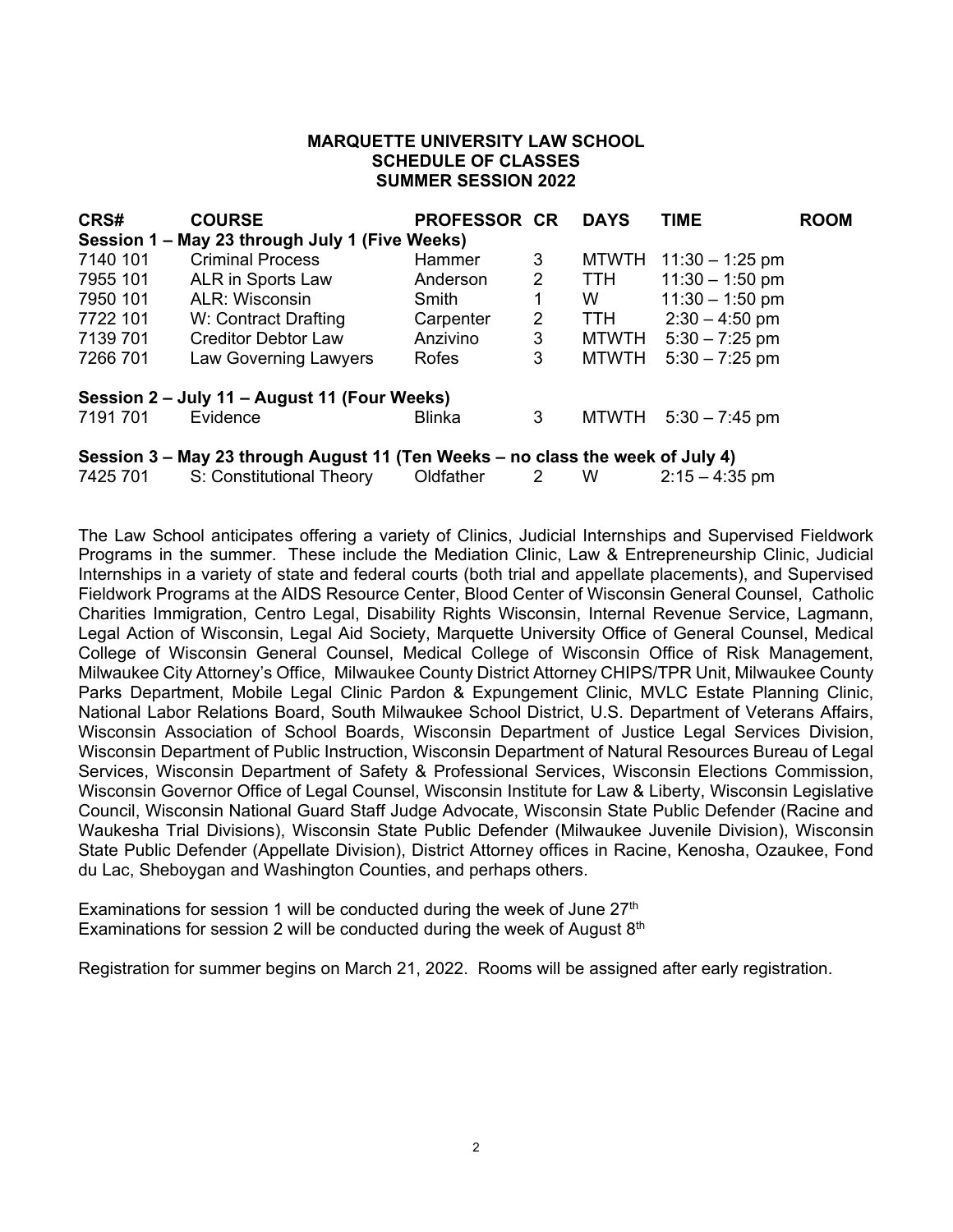## **FINAL EXAMINATION SCHEDULE SUMMER SESSION 2022**

## **SESSION 1**

MONDAY 9:00 a.m. June 27 Creditor Debtor Law Law Governing Lawyers

TUESDAY June 28

WEDNESDAY 9:00 a.m.<br>June 29 Criminal P **Criminal Process** 

## **SESSION 2**

MONDAY 9:00 a.m.<br>August 8 Evidence August 8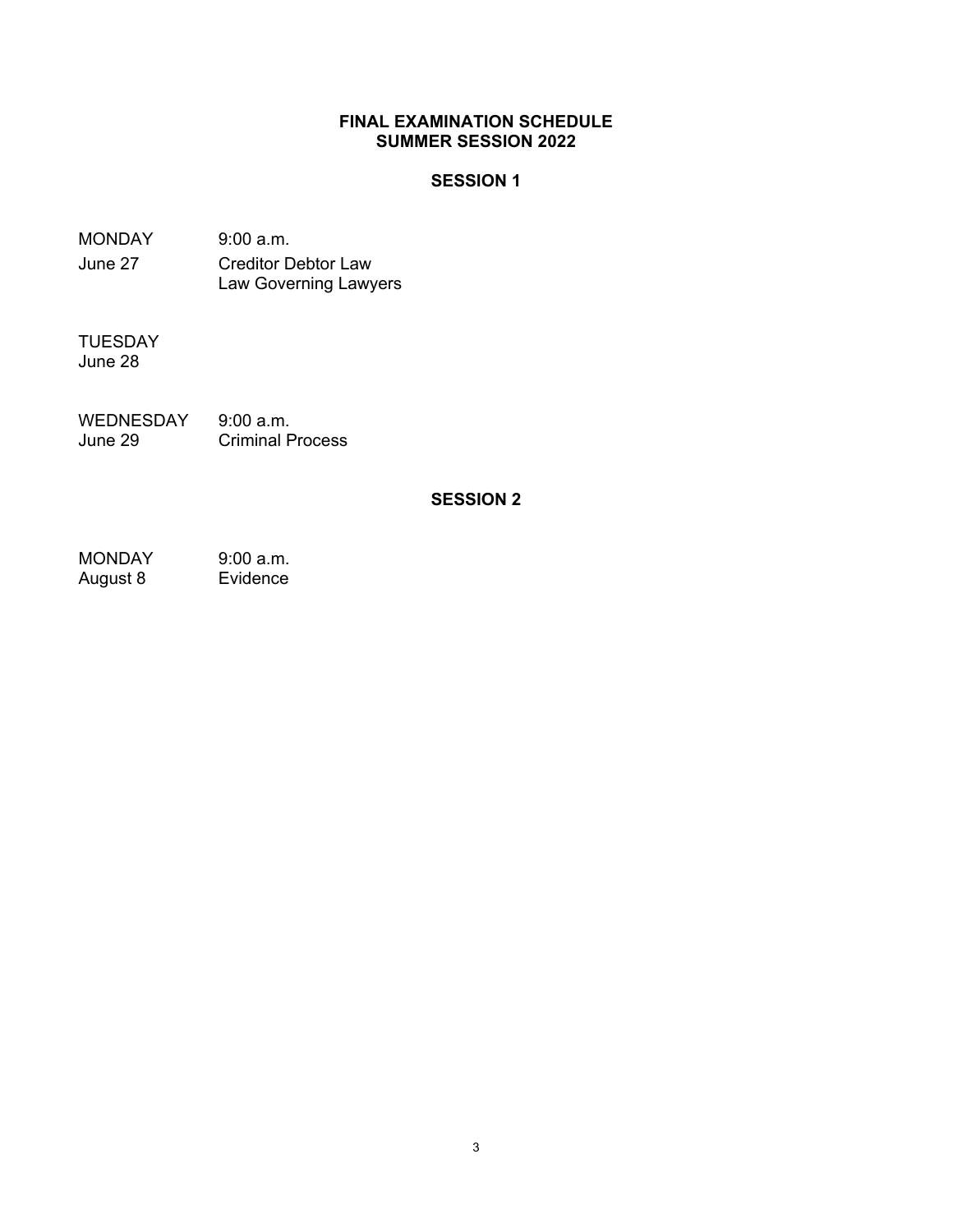### **COURSES REQUIRED FOR GRADUATION**

## **COURSES REQUIRED FOR GRADUATION**

#### **1L Courses**

Constitutional Law **Property** Contracts Torts Criminal Law

Civil Procedure Legal Analysis, Writing & Research 1 and 2

## **Upper-Level Requirements**

Trusts & Estates **A Seminar** A Perspectives Elective \* A Workshop A Process Elective \*\*

Evidence **A Public Law Elective \*\*\*** The Law Governing Lawyers **An Advanced Legal Research Course** 

A minimum of six credits in experiential courses. Students may satisfy this requirement by completing six or more credits in the following types of courses:

Advanced Legal Research Courses **Workshops Clinics** Supervised Field Placements

Judicial Internships – Appellate Judicial Internships – Trial – Federal Trial Courts Only

\* Perspectives courses include American Legal History, Crime & Punishment in American History, Federal Indian Law, Judging and the Judicial Process, Jurisprudence, Law and Popular Culture, Law and Poverty, Law and Religion, and Parent, Child & State. Not all courses are offered every year.

\*\* Process elective courses include Administrative Law, Advanced Civil Procedure, Alternative Dispute Resolution, Criminal Process, Federal Criminal Procedure, and Legislation. Not all courses are offered every year.

\*\*\* Public Law electives include Constitutional Criminal Procedure, Constitutional Law 2: Speech & Equality, CLI: Civil Rights, Education Law, Election Law, Federal Courts, The First Amendment, Privacy, and Local Government Law. Not all courses are offered every year.

#### **See Article 200 of the Marquette University Law School Academic Regulations for additional degree requirements.**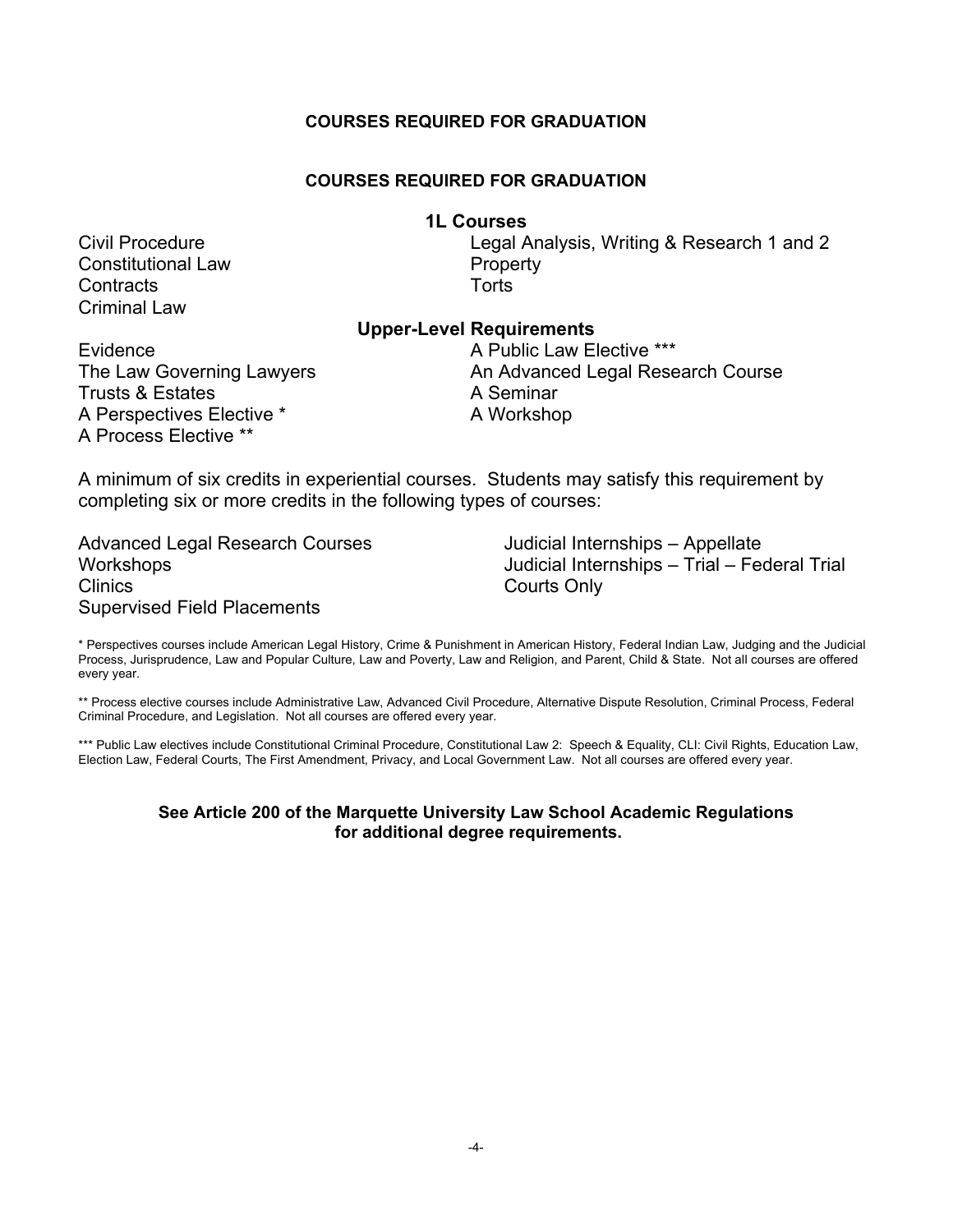## LIST OF PREREQUISITES SUMMER 2022

| COURSE# | <b>COURSE TITLE</b>        | <b>PREREQUISITE</b>                                                                                                                                         |
|---------|----------------------------|-------------------------------------------------------------------------------------------------------------------------------------------------------------|
| 7139    | <b>Creditor Debtor Law</b> | None                                                                                                                                                        |
| 7140    | <b>Criminal Process</b>    | <b>Criminal Law</b>                                                                                                                                         |
| 7191    | Evidence                   | None                                                                                                                                                        |
| 7266    | Law Governing Lawyers      | None                                                                                                                                                        |
| 7191    | S: Constitutional Theory   | <b>Constitutional Law</b>                                                                                                                                   |
| 7722    | W: Contract Drafting       | Contracts, Legal Analysis, Writing & Research 1<br>& 2                                                                                                      |
| 7950    | ALR in Sports Law          | Legal Analysis, Writing, and Research 1 & 2,<br>completion of 1L curriculum, registered Sports<br>Law Certificate candidate, or permission of<br>instructor |
| 7950    | <b>ALR: Wisconsin</b>      | Legal Analysis, Writing, and Research 1 & 2                                                                                                                 |

PLEASE NOTE: Individuals who have not satisfied the prerequisite(s) for a specific class may contact the course professor to request a waiver.

For prerequisites for clinical programs, please see Summer 2022 Clinical Information Packet.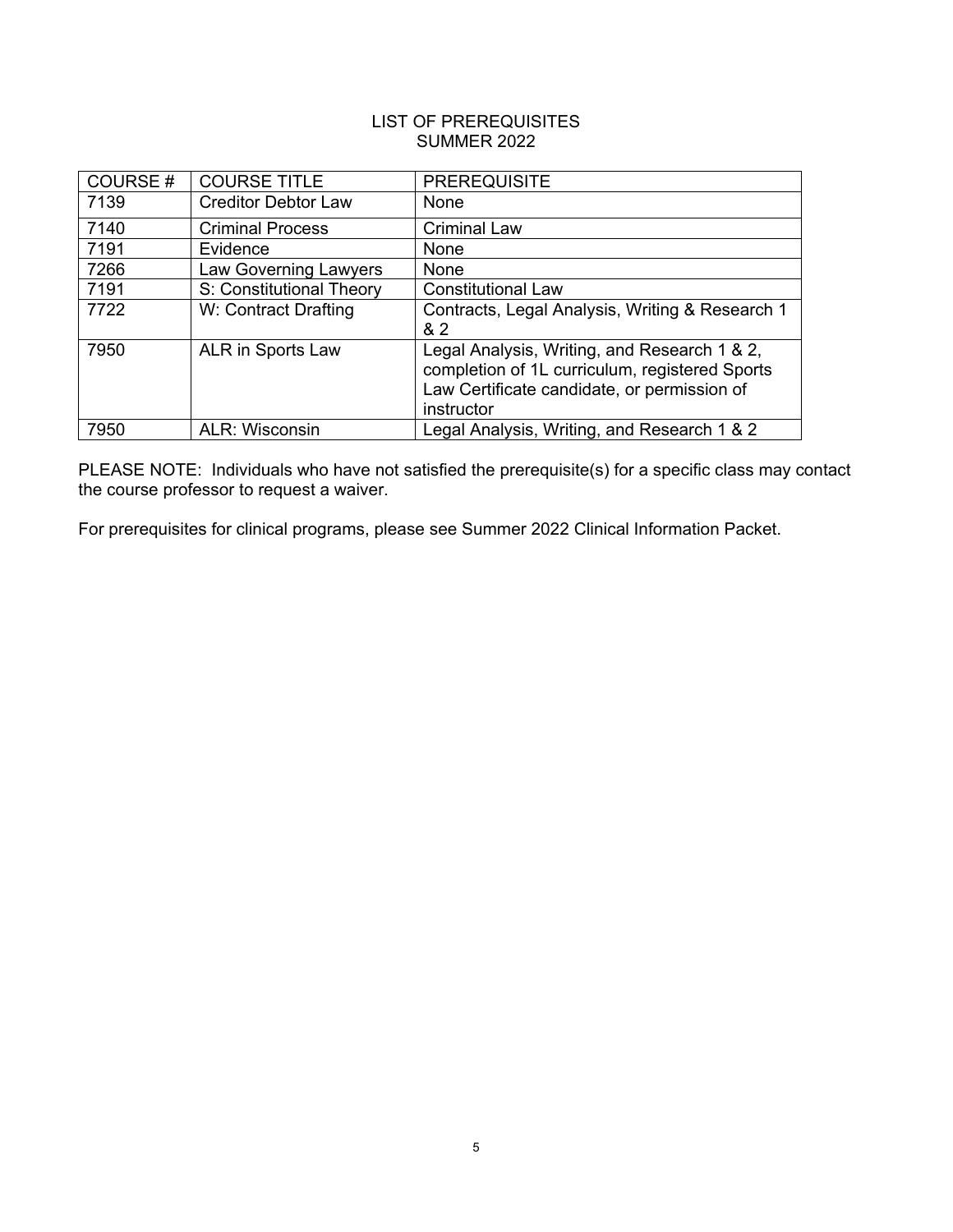## **THE FOLLOWING SUMMER 2021 COURSES WILL SATISFY REQUIREMENTS FOR GRADUATION**

## **REQUIRED COURSES**

Evidence Law Governing Lawyers

## **PROCESS ELECTIVE COURSES**

Criminal Process

### **SEMINAR**

Constitutional Theory

#### **WORKSHOP**

Contract Drafting

#### **ADVANCED LEGAL RESEARCH**

Sports Law Wisconsin

#### **EXPERIENTIAL LEARNING**

W: Contract Drafting ALR in Sports Law ALR: Wisconsin Selected Clinical Experiences – See clinical registration materials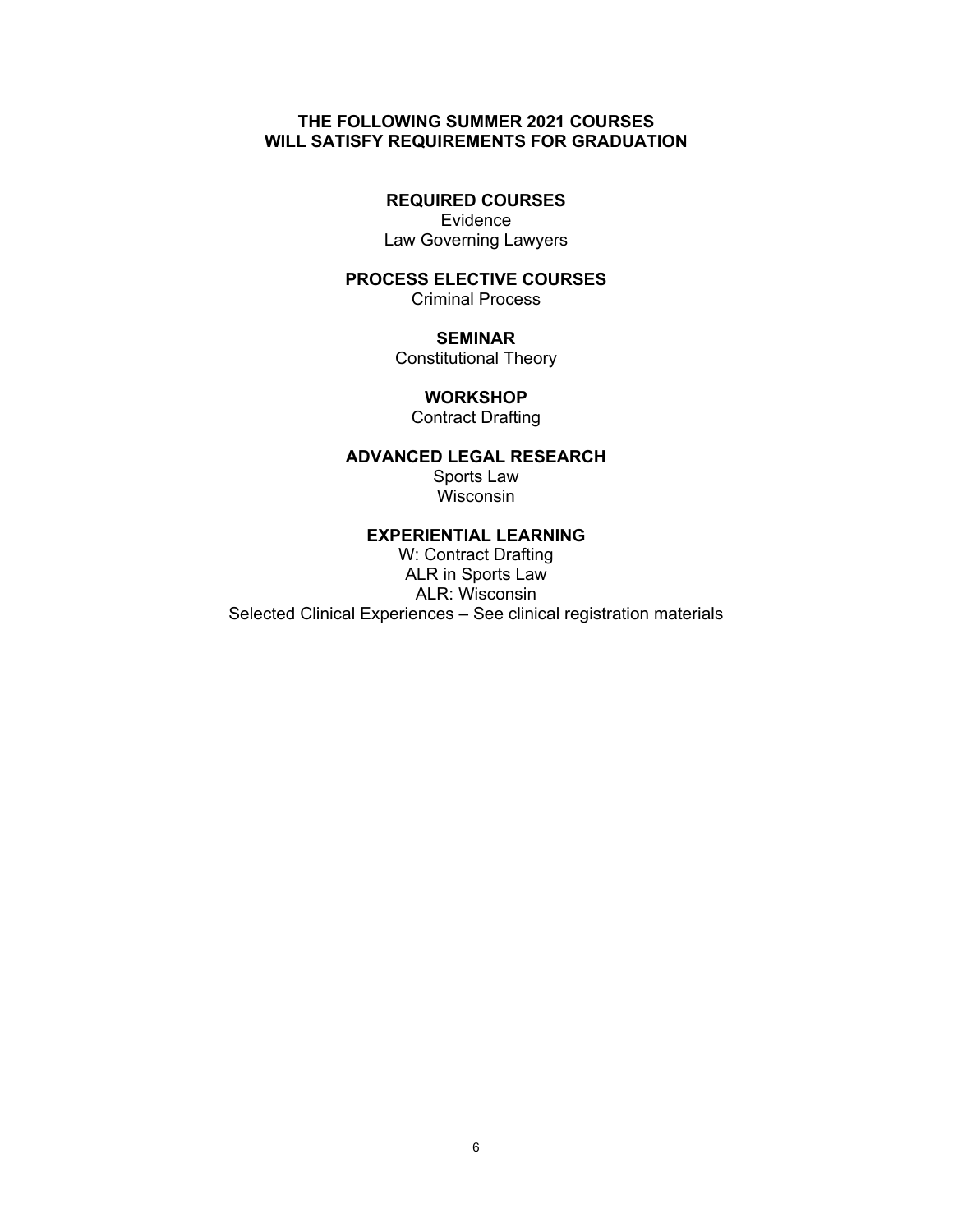## **COURSE INFORMATION**

## COURSE TITLE: **CREDITOR-DEBTOR LAW** COURSE #: **7139 701**

PROFESSOR: Anzivino

DESCRIPTION: Examination of substantive and procedural state and federal law relating to creditors and consumer debtors, including Federal Bankruptcy Law. The bankruptcy focus is primarily on Chapter 7 and Chapter 13 bankruptcies.

CREDITS: 3

PREREQUISITES: None

COURSE STATUS: Open Enrollment

METHOD(S) OF EVALUATION: Scheduled final examination during the final examination period, class presentations, class participation

## COURSE TITLE: **CRIMINAL PROCESS** COURSE #: **7140 101**

PROFESSOR: Hammer

DESCRIPTION: An examination of the progression of a criminal case from the initial decision to charge through post-trial proceedings, including the decision to prosecute, judicial screening, bail, discovery, pretrial motions, plea negotiations, trial, and sentencing. The principal objectives of the course are to equip students with a knowledge of the operation of the criminal justice system and to explore the ways in which lawyers fulfill the prosecutor and defense functions.

CREDITS: 3

PREREQUISITES: Criminal Law

COURSE STATUS: Open Enrollment – *Satisfies the Law School process elective requirement* METHOD(S) OF EVALUATION: Scheduled final examination during the final examination period, class participation, class attendance

FACULTY COMMENTS: This course satisfies the Criminal Process prerequisite for participation in the Prosecutor Clinic, Public Defender Clinic, judicial internships in Milwaukee County criminal courts, and Supervised Fieldwork Program internships in various district attorney and Public Defender offices, Federal Defender's Office, the United States Attorney's Office, and Centro Legal's Misdemeanor defense team.

#### COURSE TITLE: **EVIDENCE** COURSE #: **7191 701**

PROFESSOR: Blinka

DESCRIPTION: Survey of the law of evidence, focusing upon the Federal Rules of Evidence and corresponding Wisconsin rules. Subjects covered include evidentiary burdens and presumptions, relevancy, hearsay, impeachment and examination of witnesses, selected privileges, and authentication of physical and demonstrative evidence.

CREDITS: 3

PREREQUISITES: None

COURSE STATUS: Required for Graduation

METHOD(S) OF EVALUATION: Scheduled final examination during the final examination period, class participation

## COURSE TITLE: **THE LAW GOVERNING LAWYERS** COURSE #: **7266 701** PROFESSOR: Rofes

DESCRIPTION: An introduction to legal and ethical principles governing lawyers, the legal profession, and the practice of law. Study of the principal ways in which lawyers are regulated -- through bar admission, lawyer disciplinary actions, and legal malpractice suits. The course explores the lawyerclient relationship and the scope and limits of duties owed to the client, the legal system, and third parties. CREDITS: 3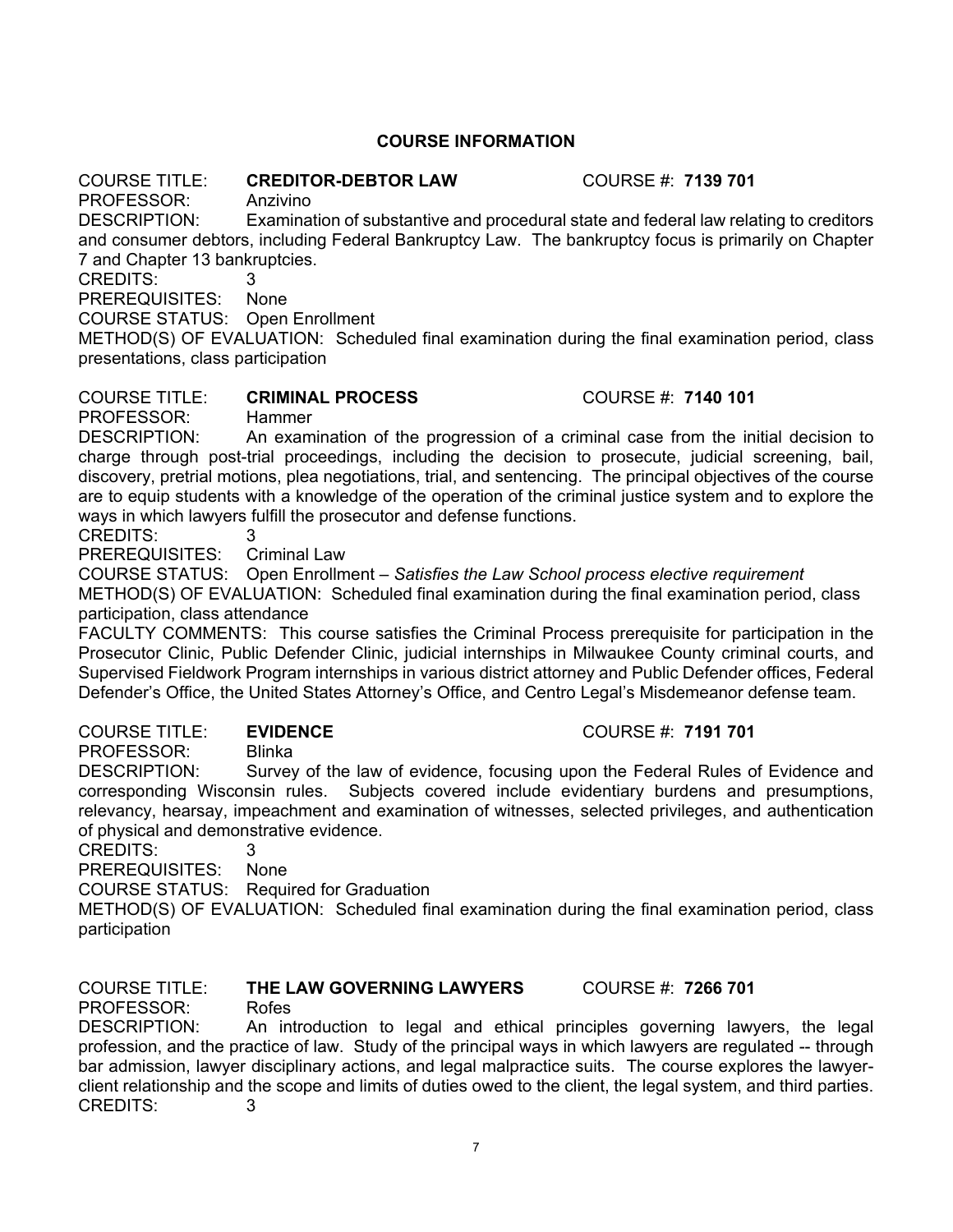PREREQUISITES: None COURSE STATUS: Required for Graduation METHOD(S) OF EVALUATION: Scheduled final examination during the final examination period, class participation, attendance

#### **SEMINAR**

## **COURSE TITLE: CONSTITUTIONAL THEORY COURSE #: 7460 101 DESCRIPTION:** This seminar's core topic is the proper role of the Supreme Court This seminar's core topic is the proper role of the Supreme Court in adjudicating constitutional questions. It will survey the primary theories of and perspectives on judicial review and constitutional interpretation, including textualism, originalism, approaches featuring structural and moral

reasoning, political process theory, feminist theory, and critical race theory CREDITS: 2

PREREQUISITES: None

COURSE STATUS: Seminar

METHOD(S) OF EVALUATION: Paper, class presentation, class participation. See faculty comments FACULTY COMMENTS: Students will select a constitutional case at the beginning of the semester to have as the focal point for their consideration of the material. Cases should be from the Supreme Court and include (at least) a dissenting opinion. For the first class students will write a summary of the issue and the opinions, together with their preliminary analysis, which they will discuss in class. They will then update this writing at the midpoint and end of the class.

## **WORKSHOPS**

COURSE TITLE: **CONTRACT DRAFTING** COURSE #: **7722 101** PROFESSOR: Carpenter

DESCRIPTION: This workshop introduces students to the fundamental skills common to drafting and negotiating contracts.

CREDITS: 2<br>PREREQUISITES: C

Contracts, Legal Analysis, Writing, and Research 1 & 2

COURSE STATUS: Workshop

METHOD(S) OF EVALUATION: Paper, class participation

METHODS OF EVALUATION: Paper, class participation

FACULTY COMMENTS: During this course, students will draft 3-4 graded contracts. Students may be required to complete one of those drafting projects during the exam period. However, it is more likely that the final assignment will be due on the last day of class.

## **ADVANCED LEGAL RESEARCH**

| <b>COURSE TITLE:</b>        | <b>ADVANCED LEGAL RESEARCH</b> | COURSE #: 7950 101 |  |  |
|-----------------------------|--------------------------------|--------------------|--|--|
|                             | <b>WISCONSIN</b>               |                    |  |  |
| PROFESSOR:                  | Smith                          |                    |  |  |
| $- - - - - - - - - - - - -$ |                                |                    |  |  |

DESCRIPTION: This variable topic course focuses on practical legal research strategies leading students to make informed choices about the type and format of resource to use, an efficient method for